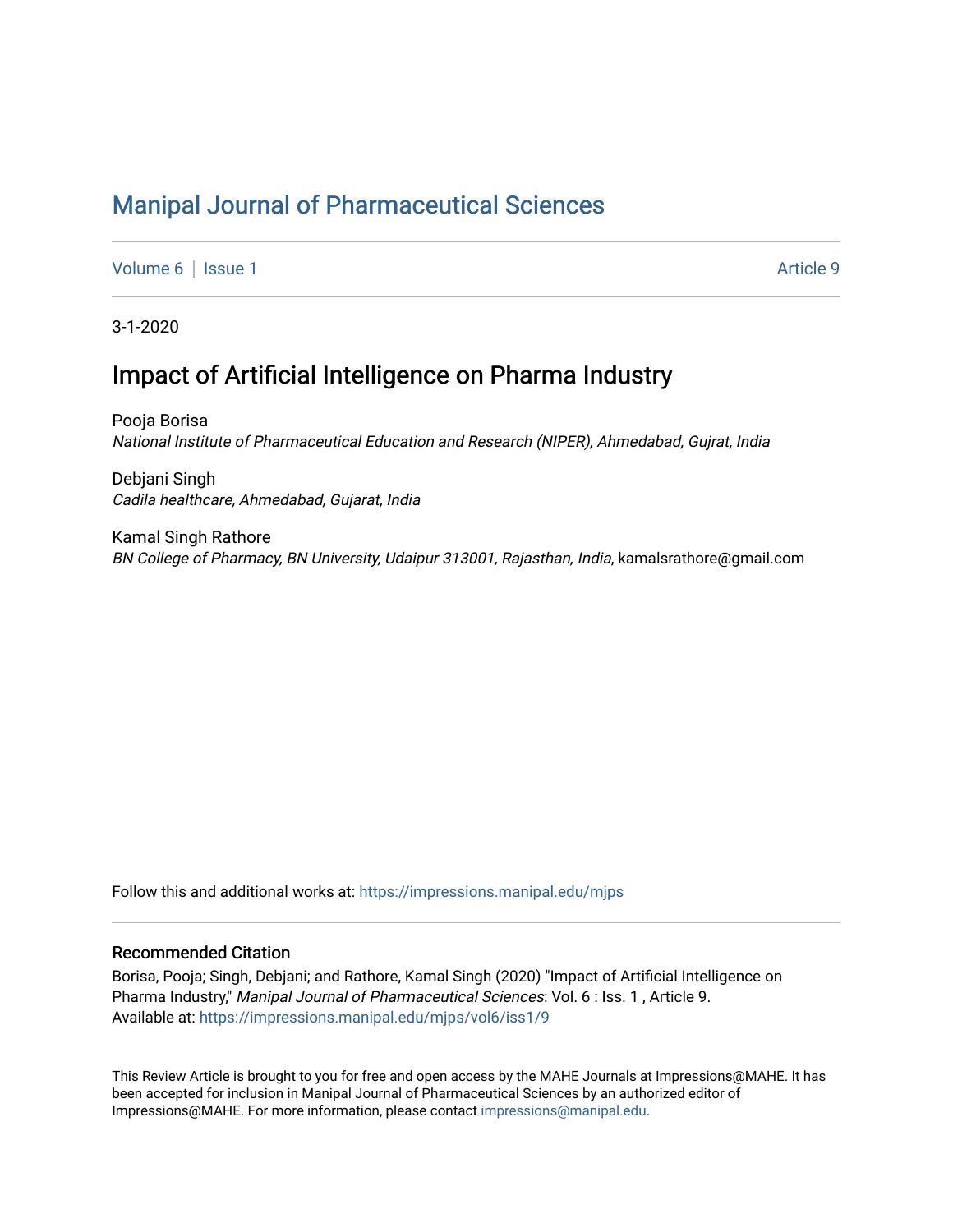#### Borisa P, *et al*: Impact of Artificial Intelligence on Pharma Industry Review Article

# **Impact of Artificial Intelligence on Pharma Industry**

Pooja Borisa, Debjani Singh, Kamal Singh Rathore\*

Email: kamalsrathore@gmail.com

### **Abstract**

The pharma sector is undergoing a lot of advancement with the advent of artificial intelligence. Many pharmaceutical companies are adapting this technology in order to improve the drug discovery and development phase, hence this would help them undertake various research oriented projects pertaining to novel drug delivery approaches. The speed with which this system works will reduce the time lag between the development of a drug product and its commercialization. The Artificial Neural Network systems (ANN) are being developed to predict relationships within the data. Machine learning and Deep learning are also being used to study different parameters of machines and modulate them accordingly to get the desired output. Thus, the Artificial Intelligence softwares function as efficient systems in designing a drug product. They are also being used in clinical trials for generation and interpretation of data collected from patient's information. Hence, in this article we discuss the various roles of artificial intelligence in drug development, tablet manufacturing, design of antibiotic peptides and clinical research. Therefore, this gives a clear picture that artificial intelligence has an efficient impact on pharma industry.

**Key words:** ADME (Absorption, Distribution, Metabolism and Excretion), AI (Artificial Intelligence), AI Software, AI in Pharma industry, ANN (Artificial Neural Network), CT (Computed Tomography), DL (Deep Learning), DNN (Deep Neural Network), GAN (Generative Adversarial Networks), GP (Genetic Programming), HTS (High Throughput Screening), ML (Machine Learning), MRI (Magnetic Resonance Imaging), 3N-MCTS (Monte Carlo Tree Search), RASAR (Red Across Structural Activity Relationship)

#### **Introduction**

Artificial Intelligence (AI) has brought a prominent revolution in pharmaceutical industries. It is being majorly utilized in each and every field of healthcare. In the current scenario, many pharma companies are facing major obstacles in the discovery and development of drugs due to scarcity of resources for research and its high cost. Therefore, AI technology is a boon for efficient drug development<sup>1</sup>.

This technology is a culmination of human intelligence and computer processing. It is an

#### **Pooja Borisa1 , Debjani Singh2 , Kamal Singh Rathore3**

- *1 National Institute of Pharmaceutical Education and Research (NIPER), Ahmedabad, Gujrat, India*
- *2 Cadila healthcare, Ahmedabad, Gujarat, India*
- *3 BN College of Pharmacy, BN University, Udaipur 313001, Rajasthan, India*
- *\** Corresponding Author

Date of Submission: 02-01-2020, Date of Revision: 10-01-2020 Date of Acceptance: 14-01-2020

advanced version of computer aided technique that consists of collecting the information from various sources, then preparing rules accordingly to be followed for handling the required information, and drawing possible outcomes to determine appropriate results and conclusions. Various statistical tools are being employed in AI so that the computer software and processes can resemble the human behaviour. It consists of subunits such as machine learning and deep learning which provide ease in working with neural networks. Starting from the identification of hit series to the determination of lead molecule and finally, the formulation of drug molecule including clinical trials, all these involve the artificial intelligence techniques. Thus, it is of utmost importance for bringing more innovation in the pharmaceutical sector, rendering more accurate and rapid production of medicines<sup>2</sup>.

Neural networks are a type of computational and mathematical models that derive the relationships

**How to cite this article:** Borisa P, Singh D, Rathore KS. Impact of Artificial Intelligence on Pharma Industry. *MJPS* 2020;  $6(1): 54 - 59.$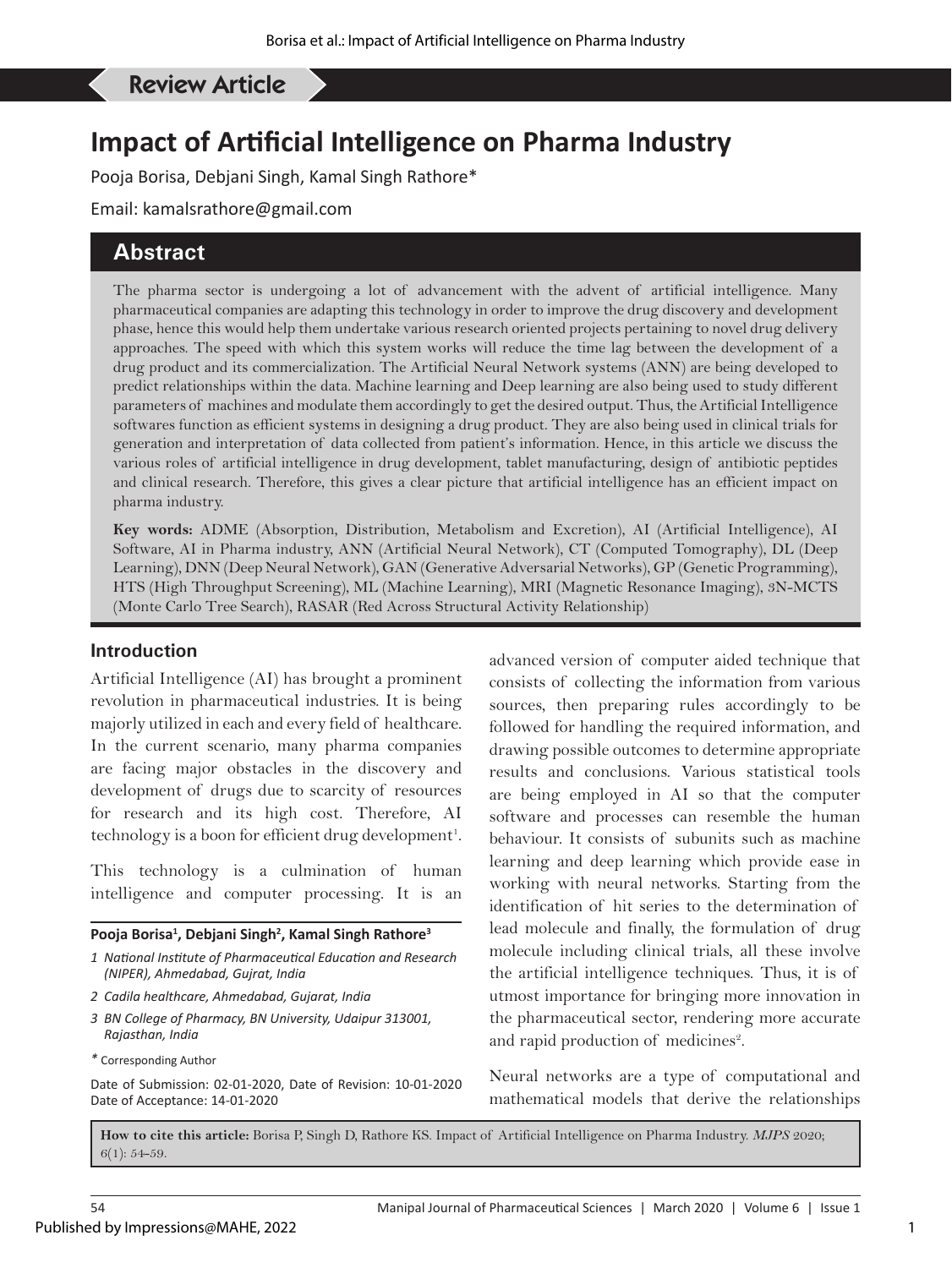#### Borisa P, *et al*: Impact of Artificial Intelligence on Pharma Industry

of the given data amongst it without the need to generate any previous knowledge of the desired data from its user. It does not give any predictions but produce a range of outcomes that would best suit the experimental data and therefore comply with its given criteria. Further, this technique is modified to develop Artificial Neural Networks (ANN) that is worthwhile in tackling problems related to pharmaceutical research, development and formulation<sup>3</sup>.

The optimization process can be suitably conducted with another form of artificial intelligence technology called as fuzzy logic. It simplifies the complicated concepts and involves data mining and presenting the information in an easy format so that the user can directly interpret it, and devise actions accordingly by formulating rules that would serve as guidance for conducting the progress of work efficiently and developing future prospects<sup>1</sup>.

### **2. Role of artificial intelligence in drug development**

Due to larger chemical space, the bridge between drug discovery and development is growing larger day by day as finding of novel drug molecules is becoming tedious and difficult. Thus, the techniques which work on the fundamentals of artificial intelligence provide great benefits in different phases of development of drug; such as identifying and validating targets of drugs, modelling of drugs and improving their druggable properties. It also plays a pivotal role in designing clinical trials for patients, hence, optimizes the strategy for making decisions<sup>4</sup>.

One of its application called as, "Open Targets" is a new strategic program to study the relationship of drug targets with diseases and the way genes are linked to diseases. It provides a path that would guide in identifying target associated with disease or else the disease which is related to the target<sup>4</sup>.

The drug like molecule must comply with the Lipinski's rule of five. Keeping this in consideration, a new neural network technique called as 3N-MCTS (Monte Carlo Tree Search) developed by Seglar *et al.* has an edge over the retro synthesis computer aided systems. Through this, different routes of synthesis

were being devised in a short span of time with reduction in the number of steps to be followed<sup>5</sup>.

SPIDER is an AI approach which is being used for determining the role of natural products and their utilization in drug discovery. It was constructed to mainly predict the targets for drug molecules e.g. β-Lapachone, and hence it proved that reversible and allosteric inhibition of 5-Lipoxygenase is caused by β-Lapachone. To determine the toxicity of unknown compounds, a more advanced technique such as Read Across Structure Activity Relationship (RASAR) is being used. It is an eminent tool which is being developed on the basis of creating and identifying the link between molecular structure and properties that would lead to toxicity. This is performed with the aid of database available for the chemicals<sup>4</sup>.

The Deep Neural Network (DNN) is a system which includes the framework of neurons artificially being connected and conducting interactions with them to carry out different transformations of data. It develops the criteria for classification of drugs in their respective therapeutic class based on the pharmacological and toxicological data. Networks such as Generative Adversarial Networks (GAN's) act as base for developing new generation AI techniques<sup>1</sup>.

Artificial Intelligence consists of an important aspect i.e. Machine Learning (ML). This field is based on the utilization of statistical attributes. Machine learning is classified into three sections:

i. Supervised learning:

It is associated with the development of predictive approaches which are derived through the utilization of regression along with classification methods that give such predictions through the use of data obtained from input and output sources. The output data comprise of diagnostic method of disease in the classification category, the efficacy of drug and absorption, distribution, metabolism, excretion (ADME) predications are categorized in regression analysis. Thus, both these sub groups provide extensive information<sup>6</sup>.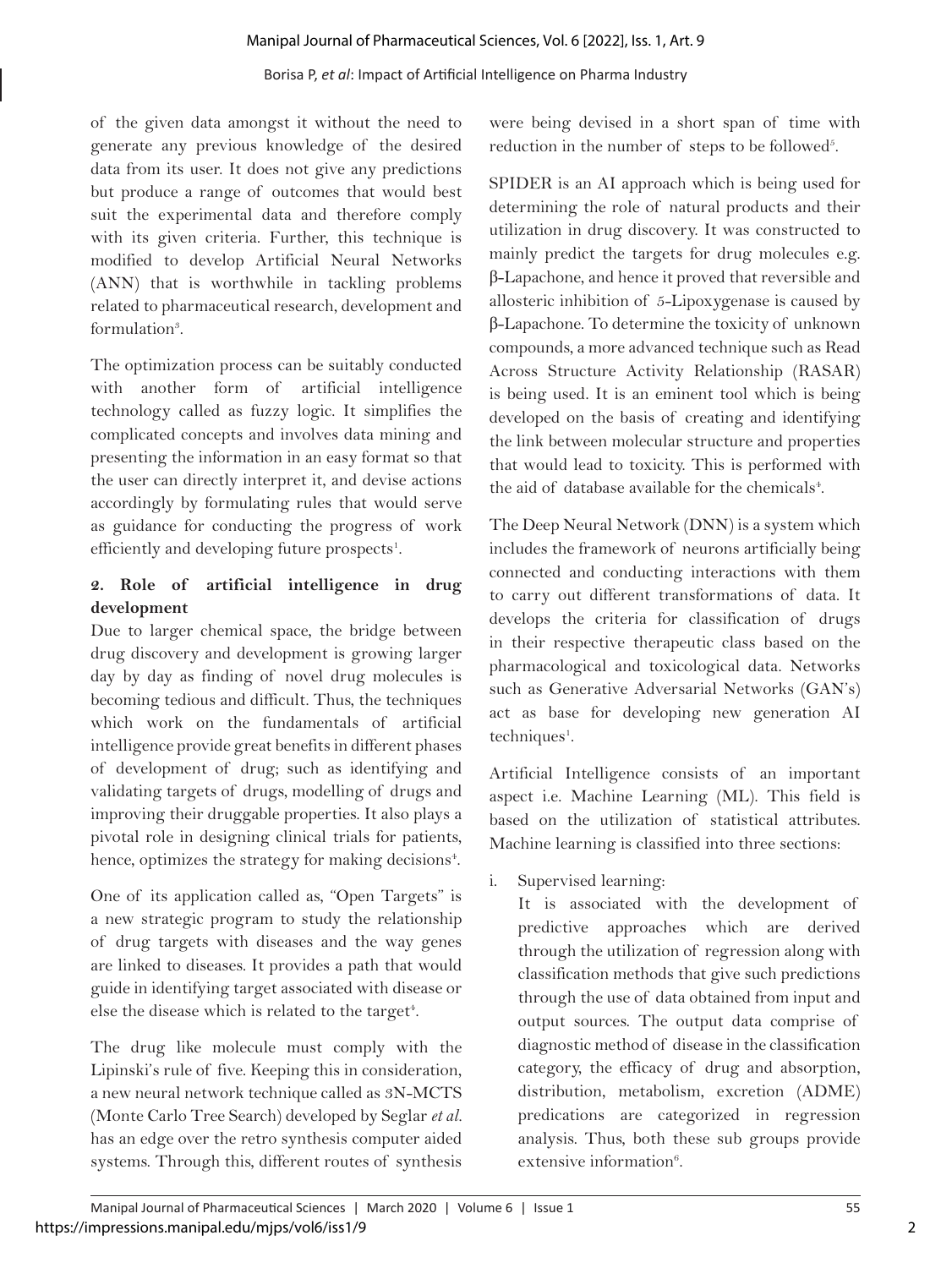Borisa P, *et al*: Impact of Artificial Intelligence on Pharma Industry

ii. Unsupervised learning:

This approach is entirely focused on input data. All interpretations are drawn through clustering and grouping data by employing feature finding pathways. This type of learning can provide output data regarding the category of disease in clustering sub group and the feature finding sub group would contain data regarding the origination of target for that disease<sup>6</sup>.

iii. Re-inforcement learning:

Its major function is related to making decisions according to the environment and then execute them to obtain excellent performance. The output obtained from such type of ML consists of drug designing through *de novo* approach, that is placed in the category of decision making and the experimental drug design is placed under the category of execution. Therefore, both can be attained through the technique of modelling and by the application of quantum chemistry $^6$ .

One more sub field of machine learning has come into picture i.e. Deep learning (DL) which is based on the area of artificial neural network that are provided with the function of adapting and learning through the use of experimental data which is widely available. Thus, for the discovery of new molecules, the data mining approach can be applied to study the data as well as algorithms could also be generated to aid in the discovery of any new entity. Thus, DL can also be employed for identification of genetic markers and many novel drug molecules. Therefore, through the application of artificial intelligence, we can counter various loop-holes pertaining to pharmaceutical product development. It will also lead to reduction in the number of drugs failing in clinical trials and thus accelerate the process of drug designing and development in a cost effective way<sup>6</sup>.

## **2.1 Drug development process**

The development of drugs involves a series of steps. The process is initiated by various techniques such as High Throughput Screening (HTS) and computational modelling which provide sources to generate results. There are two cycles involved in this process which is going on alternatively and they are known as inductive and deductive cycles. This series of cycles ultimately leads to determination

of heat and lead compounds with the desired specifications. The errors can be minimized in this process through automation<sup>5</sup>.

The novel compounds possessing the desired biological activity are selected and identified in the step of drug development. This biological activity can be assessed based on the results of interaction studies conducted with certain enzymes or organism. The initial compound that demonstrates the biological activity in response to a given target is referred to as "hit" molecule. Libraries of different chemical compounds are screened to identify hit molecule. Computer simulation and screening of various isolated natural products such as bacteria, plants and fungi are also being utilized to determine hit molecules. The second step involved in drug development is lead identification. The lead molecule has the desired ability of being carried forward in the development of required drug molecule for the desired disease. Cell based screening assays and animal models are being utilized to screen the generated hit series and therefore they are performed to predict the safety and efficacy of the compound. After the determination of lead compound, the structural modifications are being conducted in them and their chemical properties are also being altered to produce a compound that shows minimum toxicity and optimum therapeutic effect<sup>5</sup>.

 The lead generation step involves the modification of hit molecules in order to increase their selectivity and affinity towards the desired target, improve their biological activity and reduce side effects, and therefore develop a safe and effective molecule. Then, hit expansion is carried out to generate analogues which are chemical compounds obtained from hit molecules. The building blocks are formed, where these analogues are further combined together through a set of various reactions employed by medicinal chemists. Thus "building block" is referred to a compound which contain the essential functional group for interaction with the active site of the target<sup>5</sup>. The active site is an area present in the target which shows specificity towards a specific molecule and allows the binding of drug molecule through various interactions. The drug molecule binding to active site can be explained through "lock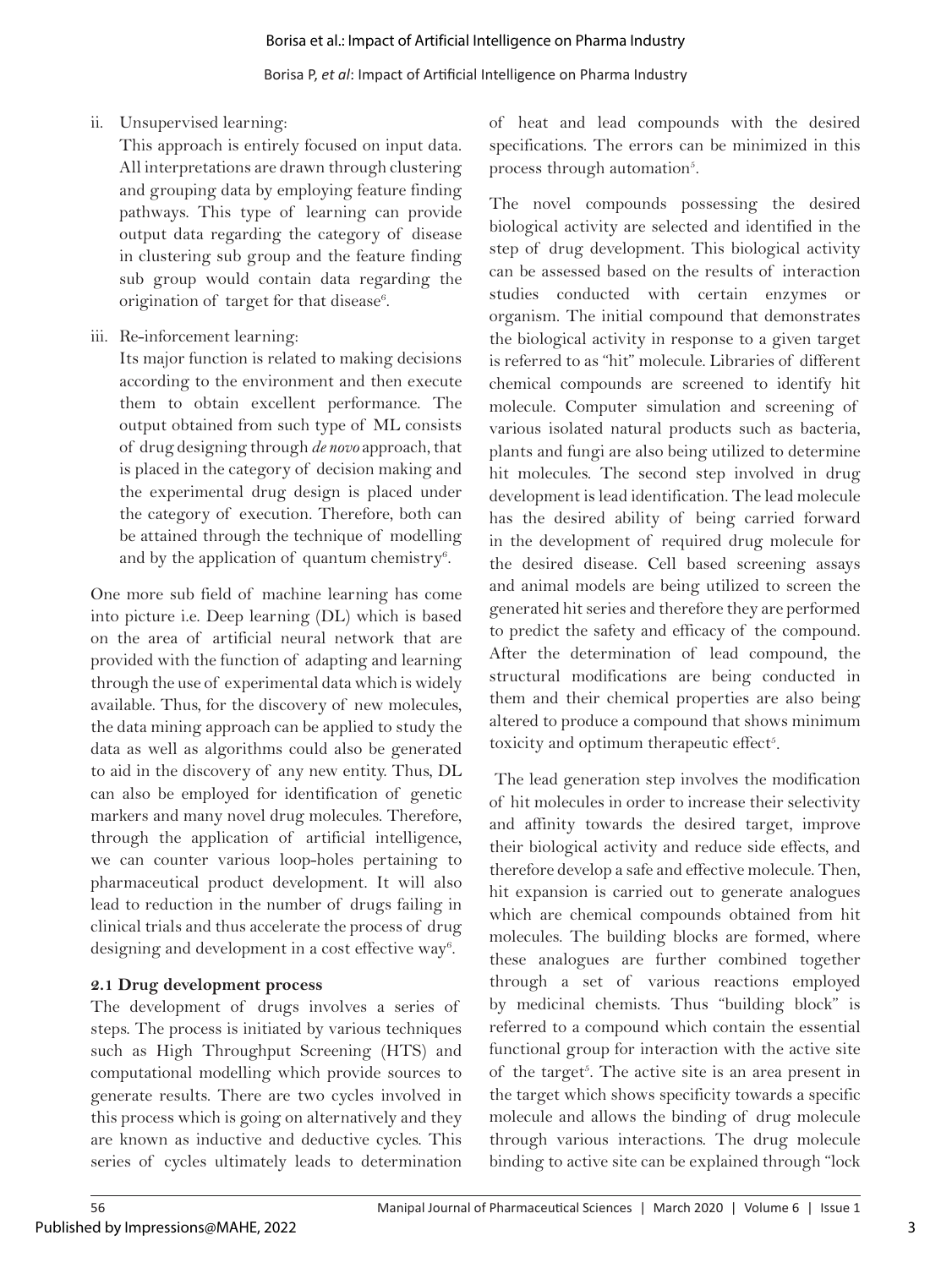and key" model. Therefore, AI can be widely utilized for the following purposes:

- Identification of molecular targets and to predict the underlying mechanism of drugtarget interaction.
- Determination of hit or lead compound.
- Synthesis of compounds exhibiting drug like nature.
- Repurposing of drugs.
- Selection of a population for clinical trials.
- Study and determine the mode of action of drugs.
- Design polypharmacology agents.

#### **3. Modulation of size distribution in granules by artificial intelligence**

Computational Intelligence is being utilized for developing milling procedures to produce effective particle size distribution. The dry granulation method is the most widely used method for the production of solid type of dosage form. This method consists of two steps: first is compaction of powder between two rolls rotating in opposite direction to create a ribbon and the second is milling process in which crushing of ribbons lead to the formation of granules. As particle size is an important feature in pharmaceutical drug development; in order to determine and modulate it, various artificial intelligence technologies are being developed. This approach is also being used to study various factors and properties of drug that affect the particle size and hence the crucial relations are being drawn through it, like how the properties of material, the milling parameters, and the prevailing conditions would affect the size distribution in granules<sup>7,8</sup>. The change in size distribution of granules due to roller compaction can also be determined by using artificial intelligence systems that provide the relationship between the parameters of roller compaction and their influence on granule size<sup>9</sup>.

Multiple linear regressions are a computational method being used for describing the effect of various independent factors on dependent variables. Artificial Neural Networks (ANN) method has been used for selecting the most applicable parameters for modelling granule size based on the layers criteria, as a typical ANN is composed of three types of

layers i.e. first is input layer, second is hidden layer and the third one is output layer. Further, these layers also contain neurons which are connected to each other. The signals thus follow the path from input to output layer via hidden layers. In this model, a range is selected for each layer and linear scaling is being followed within the range<sup>8</sup>.

Genetic Programming (GP) is a type of model developed on the basis of evolution theory of Darwin which states the survival of the fittest, thus by eliminating those individuals that does not fit or are not capable of surviving in the prevailing conditions. Hence, selecting and breeding those which are able to adapt themselves with the conditions and prove their fitness<sup>7</sup>.

## **4. Role of artificial intelligence in clinical research**

It has been observed that a large number of drugs mostly fail in clinical trials. The percentage of drugs that enter the market is declining day by day. Certain drug products pass the clinical trials but when they are introduced in the market, many problems arise. Thus, a particular digital platform has to be developed for resolving such issues. Though artificial intelligence has many applications, due to lack of scientific proofs, the use of AI in clinical research is just theoretical in nature. AI plays a significant role in clinical research as it has great impact on the following aspects<sup>2</sup>:

- $\triangleright$  Success or failure rate of drug product.
- $\triangleright$  Reduction in the cost of product development in terms of absolute values.
- $\triangleright$  Reduction of time taken by the drug product to enter the market.
- $\triangleright$  Decrease in the number of product recalls.

Artificial Intelligence also focuses on the following three major objectives of clinical research:

- $\triangleright$  Signals which are predictive and affect the disease pathology.
- The different steps and methods used for intervention.
- $\triangleright$  The effect of time on patient's condition and the way in which it defines the quality of life.

4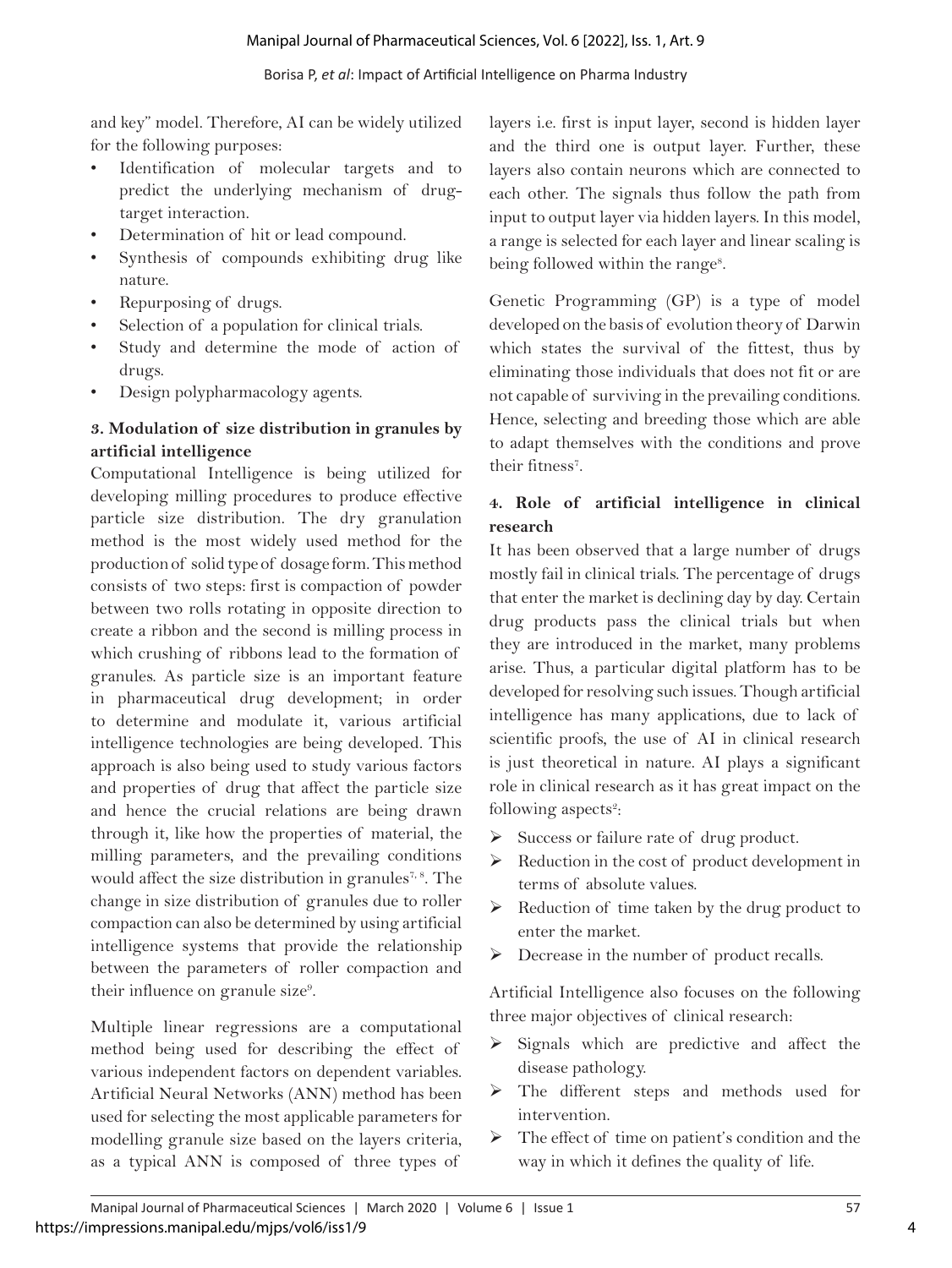#### Borisa et al.: Impact of Artificial Intelligence on Pharma Industry

#### Borisa P, *et al*: Impact of Artificial Intelligence on Pharma Industry

This field thus contains a list of references which are arranged specifically. These references, along with figures, confirm the advantage of Artificial Intelligence over other methods of medical practices. It is of great use in screening the pathological data of patients, various lab results of medical examinations and the drugs being requested based on the patient's report. This would help in distinguishing patient's condition from normal condition. The artificial neural network frameworks have been utilied to study the results of various diagnostic tests such as magnetic resonance imaging (MRI), X- ray and Computed Tomography (CT) scan. This system allows the patient undergoing a clinical trial to enter data in the mobile phone by himself and provide the required information, and thus, it develops a direct contact with the patient. The AI technology can also be used to predict allergic as well as adverse drug reactions with the help of its automated softwares that help in reporting and providing data regarding any on toward reaction $2, 10$ .

### **5. Role of artificial intelligence in the design of peptide antibiotics**

The most prevalent issue regarding the use of antibiotics is the development of multiple antibiotic resistances that hinders the discovery of antibiotics. In the present era, small peptides which possess antimicrobial activity have emerged as a recent class of antibiotics. In order to design such type of broad spectrum antibiotics of small peptides, the information regarding their chemical characteristics as well as molecular biology is required. The amino acids containing the active peptides were used to create two big libraries of 9-amino-acid peptide by utilizing peptide array technology<sup>6</sup>.

The data obtained from the above technique was collected and combined with the Artificial Neural Networks in order to design *in silico* models for antibiotic activity; these models were quantitative in nature. After their random evaluation, these models were found to be more promising in determining the activity of around one lakh peptides. The peptides demonstrating the best activity against "Superbugs" were one quartile of the total peptides. These superbugs are broad array of multidrug resistance antibiotics. Thus, such peptide antibiotics

can be used for treating various superinfections. Therefore, the AI can perform enormous function in designing such novel peptides and hence assist in the determination of their efficacy and potency. Broad spectrum antimicrobials are efficiently being modulated by introducing various amino acid sequences in peptidic moiety and then re-analyzing their structure through ANN<sup>6</sup>.

The AI incorporates a large number of databases pertaining to small molecules, peptides, amino acids etc., which can be utilized in the construction as well as design of novel drug therapeutics for treating various diseases. The drug – target interactions can be studied through this approach in order to develop effective and targeted drug delivery systems. Thus, these peptide molecules can serve a great potential to combat drug resistance and therefore can be utilized to develop effective antibiotics<sup>1, 6</sup>.

### **Conclusion**

Artificial Intelligence serves as an eminent platform in the advancement of pharmaceutical sector. It is widely being employed in drug discovery and development, thus paving a way for newer molecules to come into market. It is utilized in tablet manufacturing procedures such as milling, compression, dry granulation and other recent technologies that are being developed for the production of tablets. It saves time as well as provides the required set of data for analysis and quality control. The various components of AI such as ANN, deep learning, machine learning, genetic programming etc., are being used for rationale design of drug molecules as well as peptides. The AI has also influenced the area of healthcare by playing a major role in clinical research by predicting the adverse effects. The information pertaining to the patient is also being collected through this. Thus, it provides immediate results and test reports that would further aid in the determination of optimum therapy for patient. Therefore, in the upcoming era, the field of Artificial Intelligence can lead to the development of various technologies and software that would help improve the pharmaceutical product development and health management strategies.